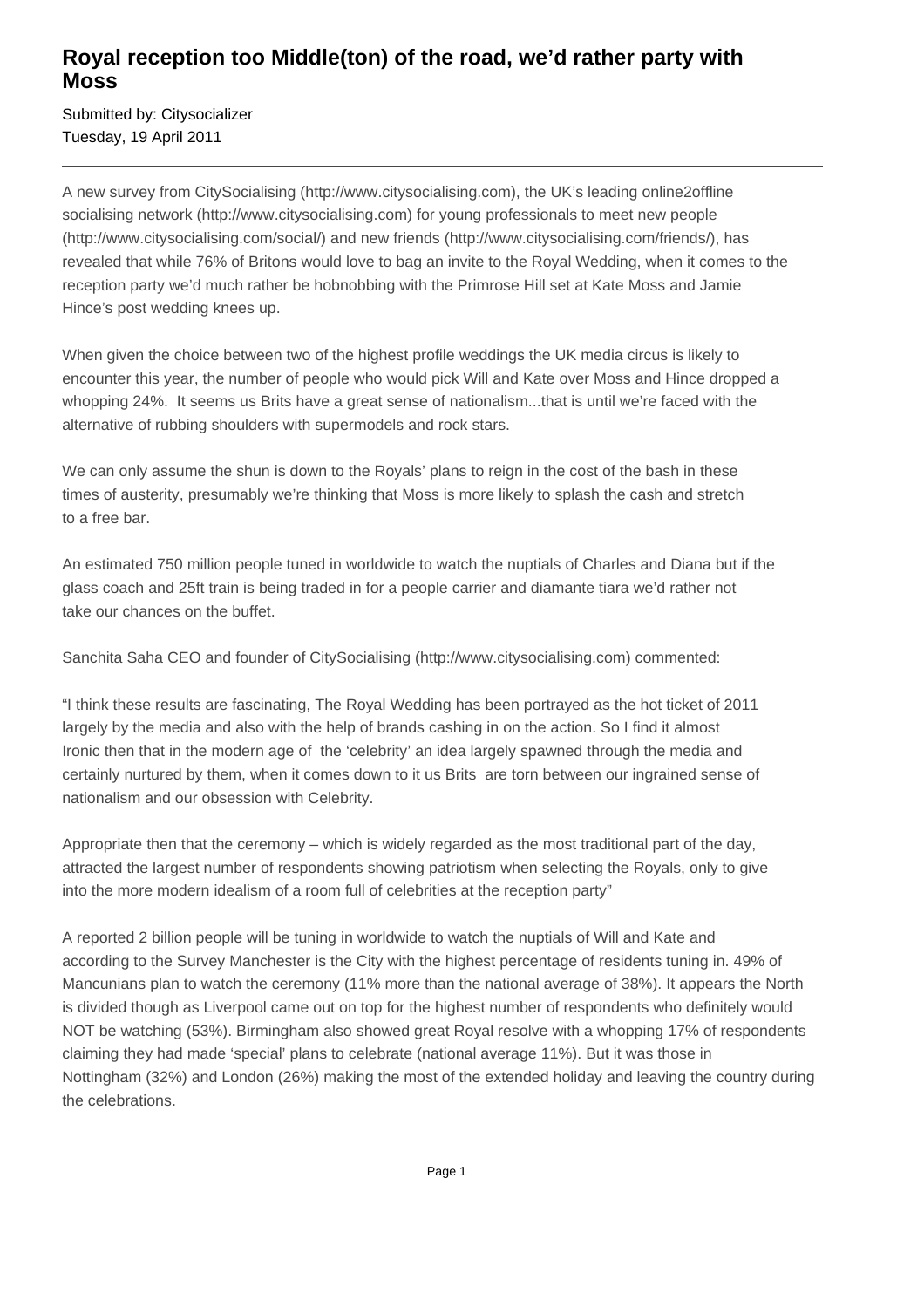With now just two weeks to go before the Royal Wedding, speculation is still rife about what exactly went on in the respective Stag and Hen parties which allegedly took place last weekend. If the tabloids are to be believed Harry managed to keep it a low key affair, confining it to the safety of Lodge Farm in Norfolk. Not quite the debauched headline grabbing weekend that 40% of the British Public where expecting when they predicted he would 'throw a party that would inevitably end in embarrassment for the Royal family.'

As for the bride's hen party – reportedly it was a low key affair with just her sister and a handful of friends in attendance. These reports will disappoint the ladies of Britain who when given the choice would have had Kate gracing the tiles of one of London's elite Social clubs (48%), taken her on an indulgent Spa day (46%), or even a weekend in Ibiza (27%). Perhaps it's best then that the party was left to close friends to arrange as 31% of the British public would have liked to take her for either a night in Blackpool – complete with L plates and flashing Tiara, or worse, along to the male strippers to celebrate her last night of freedom – Step away from the baby oil ladies.

If you weren't lucky enough to bag an invite to the Royal Wedding, there's still hope for you to make the most of your bank holiday weekend as CitySocialising (http://www.citysocialising.com) have a jam packed social calendar across all of their UK cities for you to get out and meet new people (http://www.citysocialising.com/friends/) in their trade mark laid back style. They've got Socials ranging from pub crawls to picnics in the park that weekend so whatever your interests you can meet some likeminded new people (http://www.citysocialising.com) in your city.'

 $-$  Ends  $-$ 

Notes to editors:

\*Survey conducted between 14th – 30th March 2011. Over 740 participants across UK.

National Statistics:

Which couples wedding would you most like to go to? 76 % Prince William and Kate Middleton 24 % Kate Moss and Jamie Hince

Which couples reception would you most like to go to? 52 % Kate Moss and Jamie Hince 48 % Prince William and Kate Middleton

Are you staying in country for wedding weekend? 54% - Staying 18% - Leaving 28% - Not sure

Do you plan to watch the Wedding? 38 % - Yes